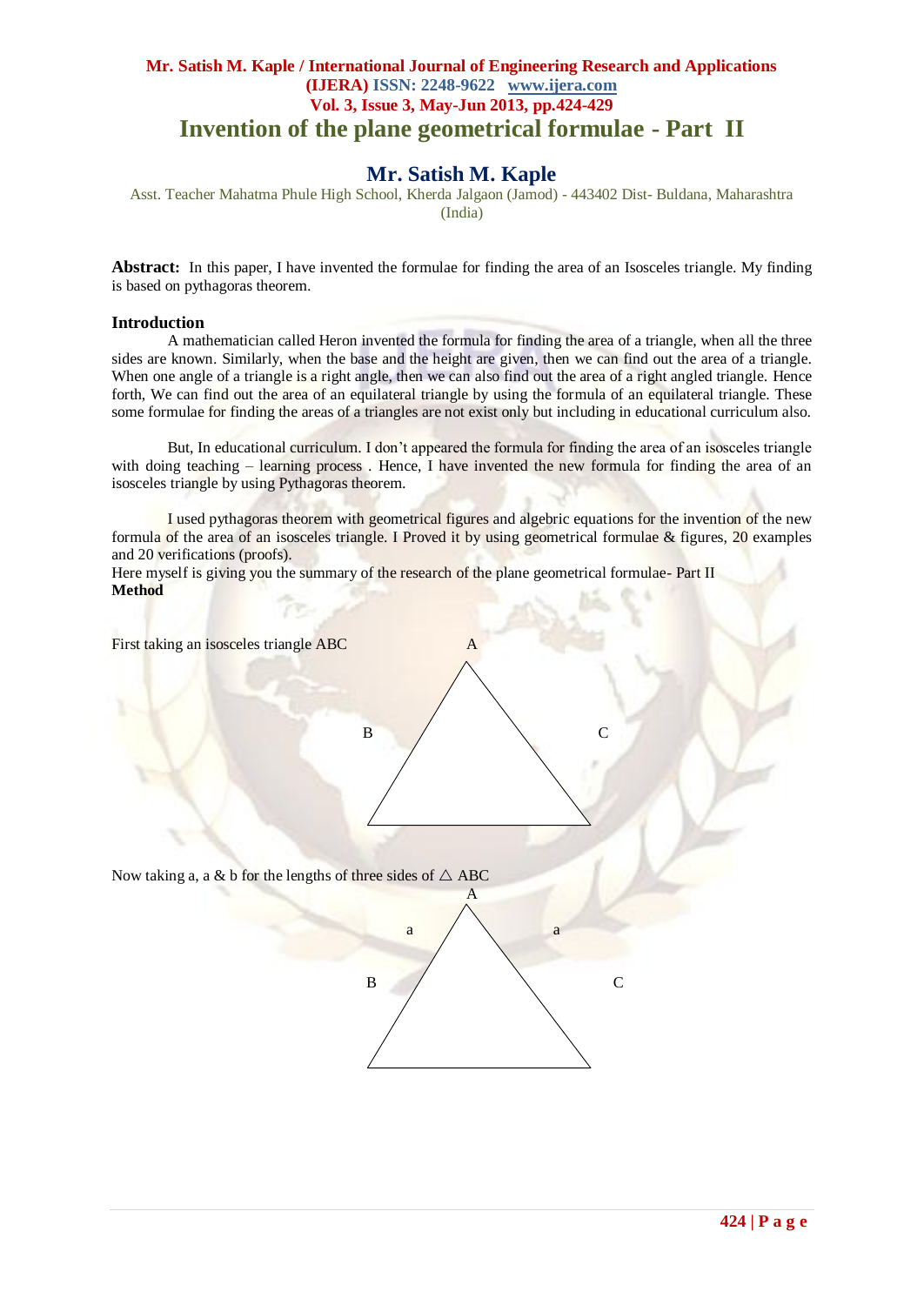# **Mr. Satish M. Kaple / International Journal of Engineering Research and Applications (IJERA) ISSN: 2248-9622 www.ijera.com**

**Vol. 3, Issue 3, May-Jun 2013, pp.424-429**

Draw perpendicular AD on BC.



 $\triangle$ ABC is an isosceles triangle and it is an acute angle also. In  $\triangle$ ABC,

Let us represent the lengths of the sides of a triangle with the letters a,a,b. Side AB and side AC are congruent side. Third side BC is the base. AD is perpendicular to BC.

Hence, BC is the base and AD is the height.

Here, taking  $AB=AC = a$ 

Base,  $BC = b$  Height,  $AD = h$ 

In  $\triangle$  ABC, two congruent right angled triangle are also formed by the length of perpendicular AD drawn on the side BC from the vertex A. By the length of perpendicular AD drawn on the side BC, Side BC is divided into two equal parts of segment. Therefore, these two equal segments are seg DB and seg DC. Similarly, two a right angled triangles are also formed, namely,  $\triangle$  ADB and  $\triangle$ ADC which are congruent.

Thus,

 $DB = DC = 1/2 \times BC$ 

 $DB = DC = 1/2 \times b = b/2$ 

 $\triangle$  ADB and  $\triangle$  ADC are two congruent right angled triangle.

Taking first right angled  $\triangle ADC$ ,

In  $\triangle ADC$ , Seg AD and Seg DC are both sides forming the right angle. Seg AC is the hypotenuse.

Here,  $AC = a$ Height,  $AD = h$  a  $DC = b/2$  and  $m \angle ADC = 90^0$  $b/2$  C



According to Pythagoras Theorem,

(hypotenuse)  $2^2 =$  (one side forming the right angle)  $2^2 +$  (second side forming the right angle)  $2^2$ In short,

(Hypotenuse)<sup>2</sup> = ( one side)<sup>2</sup> + ( second side)<sup>2</sup>  
\n
$$
AC^2 = AD^2 + DC^2
$$
  
\n $AD^2 + DC^2 = AC^2$   
\n $h^2 + (b/2)^2 = a^2$   
\n $h^2 = a^2 - (b/2)^2$   
\n $h^2 = a^2 - b^2$   
\n $h^2 = 4a^2 - b^2$   
\n $h^2 = 4a^2 - b^2$   
\n $h^2 = 4a^2 - b^2$   
\n $\frac{4}{a^2 - b^2}$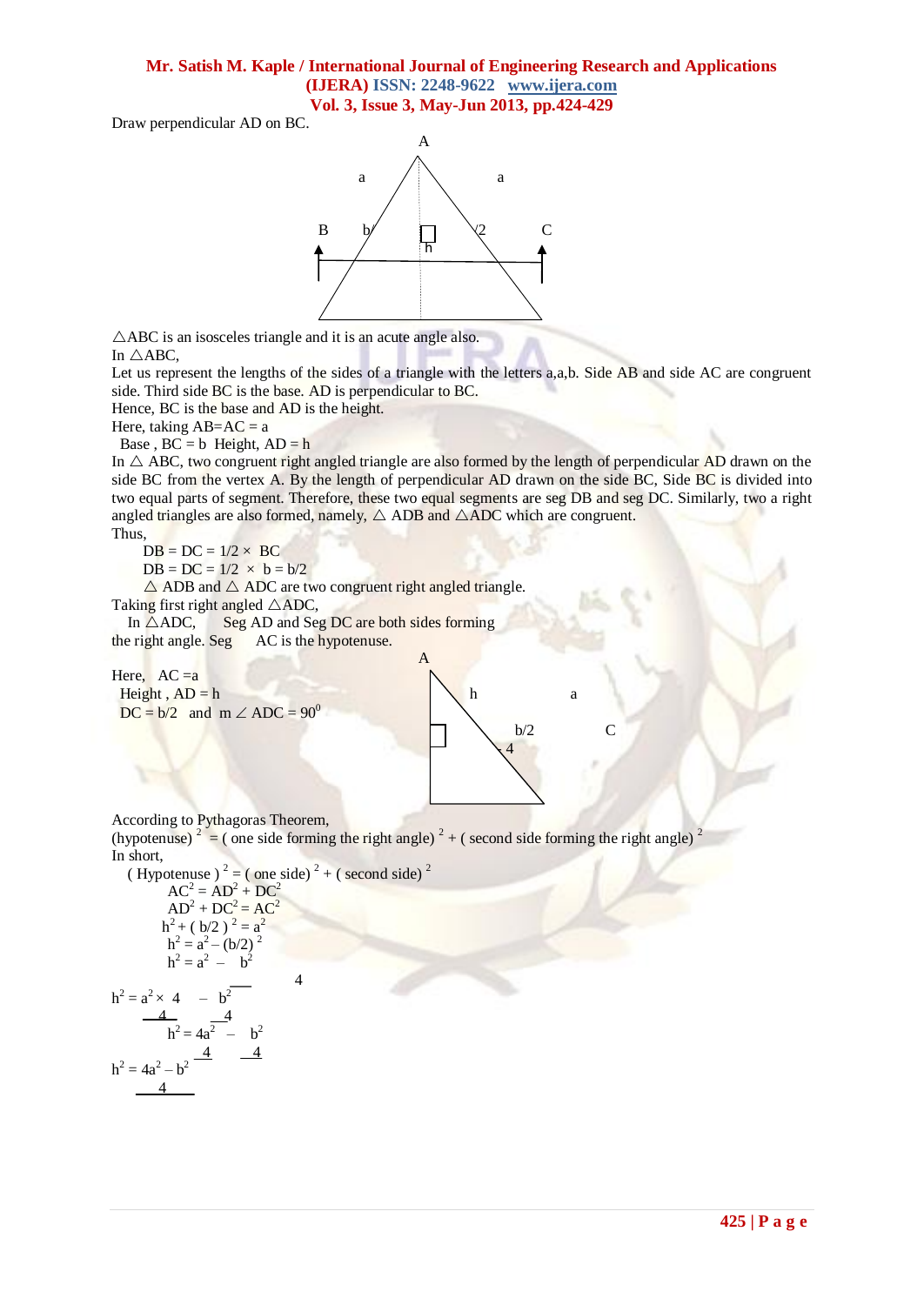Taking the square root on both side,



The square root of  $h^2$  is h and the square root of  $\frac{1}{4}$  is  $\frac{1}{2}$ 

 $\ldots$  h =  $\frac{1}{2} \times$  $-\mathbf{b}^2$  $\therefore$  Height, h = 1/2  $4a^2-b^2$ ...  $AD = h = \frac{1}{2}$  $- b<sup>2</sup>$ Thus, Area of  $\triangle ABC = \frac{1}{2} \times Base \times Height$  $= \frac{1}{2} \times BC \times AD$  $=$   $\frac{1}{2} \times b \times h$ 

But Height, 
$$
h = \frac{1}{2} \sqrt{4a^2 - b^2}
$$

 $\therefore$  Area of  $\triangle ABC = \frac{1}{2} \times b \times \frac{1}{2}$  $- b^2$ 

$$
\therefore \text{Area of } \triangle ABC = \begin{array}{c} b \times 1 \\ 2 \end{array} \sqrt{4a^2 - b^2}
$$

 $= b \times 1$ – b 2  $2 \times 2$  $= b$   $4a^2 - b^2$ 

 $\sim$   $-4$ 

 $\therefore$  Area of an isosceles  $\triangle ABC =$  $- b<sup>2</sup>$  $-4$ 

**For example**- Now consider the following examples:- Ex. (1) If the sides of an isosceles triangle are 10 cm, 10 cm and 16 cm. Find it's area D  $\triangle$ DEF is an isosceles triangle. In  $\triangle$ DEF given alongside, 10cm  $\angle$  10 cm  $l$  ( DE) = 10 cm.  $11 (DF) = 10 cm.$  l (EF) = 16 cm E  $/$  F

 $\sqrt{ }$ 

Let,  $a = 10$  cm Base,  $b = 16$  cm. By using The New Formula of an isosceles triangle,  $\therefore$  Area of an isosceles  $\triangle DEF = A (\triangle DEF)$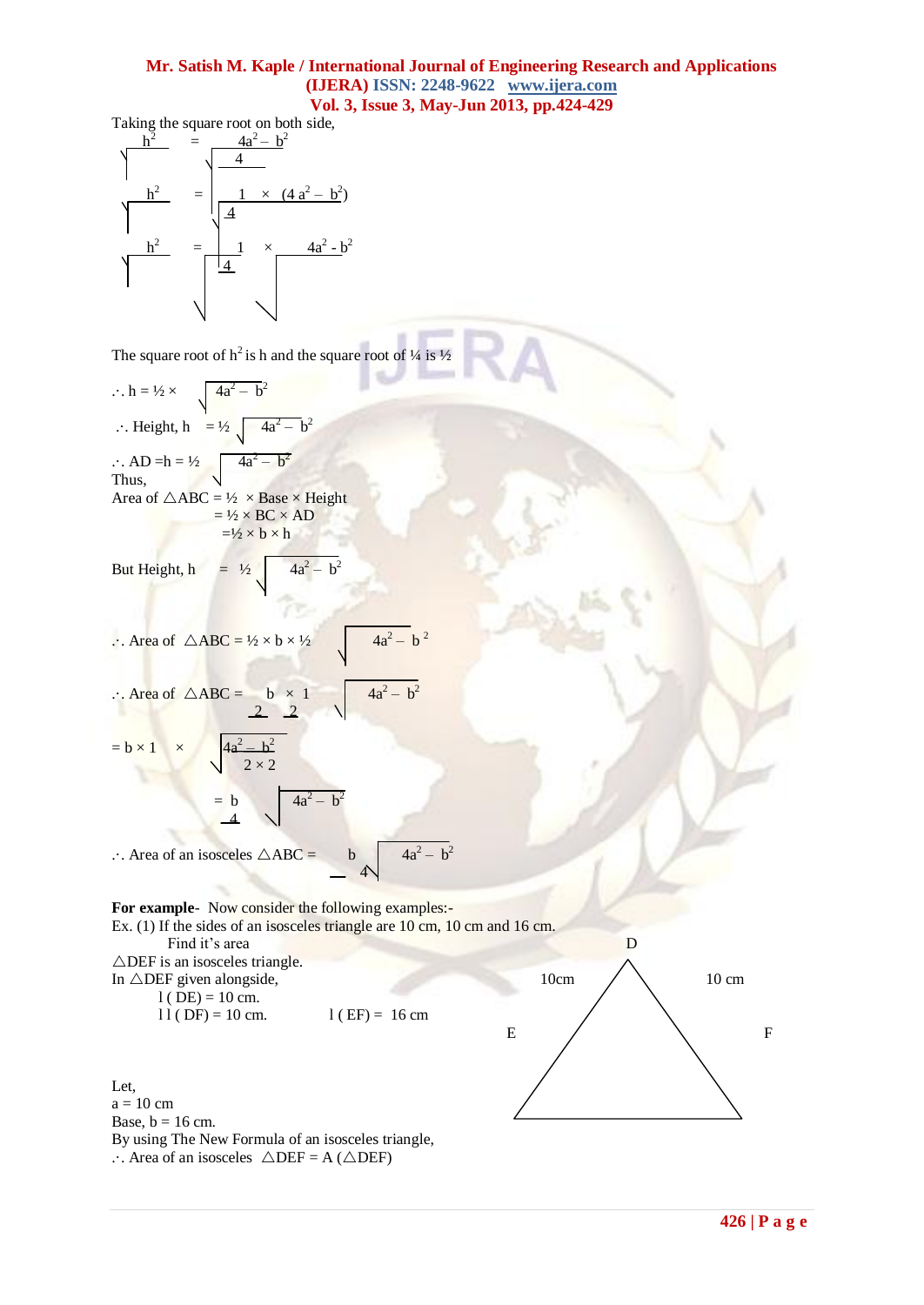$$
= \frac{b}{4}
$$
\n
$$
= 16 \times \sqrt{4(10)^2 - (16)^2}
$$
\n
$$
= 4 \times \sqrt{4 \times 100 - 256}
$$
\n
$$
= 4 \times \sqrt{144}
$$
\n
$$
= 4 \times \sqrt{144}
$$

The square root of 144 is 12  $= 4 \times 12 = 48$  sq.cm.

 $\therefore$  Area of an isosceles  $\triangle$ DEF = 48 sq.cm.

# **Verification :-**

 Here,  $l$  (DE) =  $a = 10$  cm.  $l$  ( EF) =  $b = 16$  cm.  $l$  ( DF) = c = 10 cm.

**By using the formula of Heron's** Perimeter of  $\triangle DEF = a + b + c$ 

 $= 10 + 16 + 10 = 36$  cm

Semiperimeter of  $\triangle$ DEF,  $S = a + b + c$  $\overline{2}$  $S = 36$  $\sqrt{2}$  $S = 18$  cm.

 $\therefore$  Area of an isosceles  $\triangle$  DEF = s (s– a) (s– b) (s– c)

$$
= \sqrt{\frac{18 \times (18 - 10) \times (18 - 16) \times (18 - 10)}{18 \times 8 \times 2 \times 8}}
$$

$$
= \sqrt{\frac{(18 \times 2) \times (8 \times 8)}{36 \times 64}}
$$

$$
= \sqrt{\frac{36}{4}} \times \sqrt{\frac{64}{4}}
$$

The square root of 36 is 6 and the square root of 64 is 8  $= 6 \times 8 = 48$  sq.cm

... Area of  $\triangle DEF = 48$  sq.cm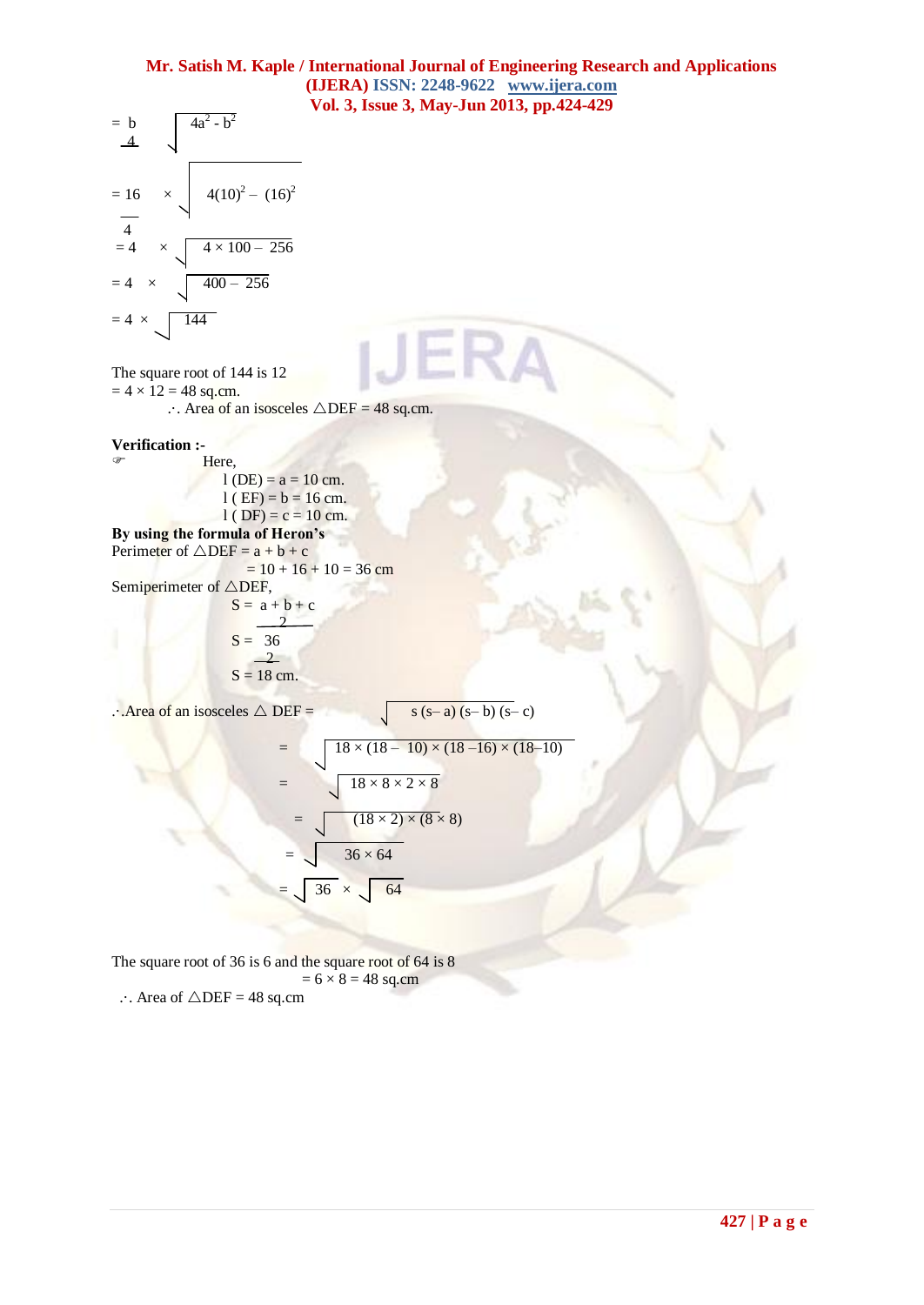Ex. (2) In  $\triangle$ GHI, l (GH) = 5 cm, l (HI) = 6 cm and l (GI) = 5 cm. Find the area of  $\triangle$  GHI.  $\sigma$  G  $\sim$   $\sim$   $\sim$   $\sim$  GHI is an isosceles triangle. In  $\triangle$ GHI given alongside, 5cm 5cm 5cm 5cm  $l$  ( GH ) = 5 cm.  $l$  ( HI ) = 6 cm.  $l(GI) = 5 \text{ cm}$  H  $\bigwedge$  I  $\sqrt{N_0}$ - 6 Let,  $a = 5$  cm Base,  $b = 6$  cm. By using The New Formula of area of an isosceles triangle,  $\therefore$  Area of an isosceles  $\triangle GHI =$  b  $- b<sup>2</sup>$  4  $= 6 \times \sqrt{4 \times (5)^2 - (6)^2}$ 4 The simplest form of  $\overline{\phantom{a}}$  is 3 4 2  $3 \times (4 \times 25) - 36$  $-2$  $3 \times 100 - 36$  2  $3 \times 64$  2 The square root of 64 is 8  $= 3 \times 8 = 3 \times 8 = 24$  $-2$   $-2$   $-2$  $= 12$  sq.cm.  $\therefore$  Area of an isosceles  $\triangle$ GHI = 12 sq.cm. **Verification :-**  *Here,*   $l$  (GH) =  $a = 5$  cm.  $l(HI) = b = 6$  cm.  $l$  (GI) = c = 5 cm. **By using the formula of Heron's** Perimeter of  $\triangle GHI = a + b + c$  $= 5 + 6 + 5$  $= 16$  cm Semiperimeter of  $\triangle$ GHI,  $S = a + b + c$  $\gamma$  $S = 16$  $-2$  $S = 8$  cm.  $\therefore$  Area of an isosceles  $\triangle$  GHI =  $\bigcup$  s (s– a) (s– b) (s– c)  $= \sqrt{8 \times (8 - 5) \times (8 - 6) \times (8 - 5)}$